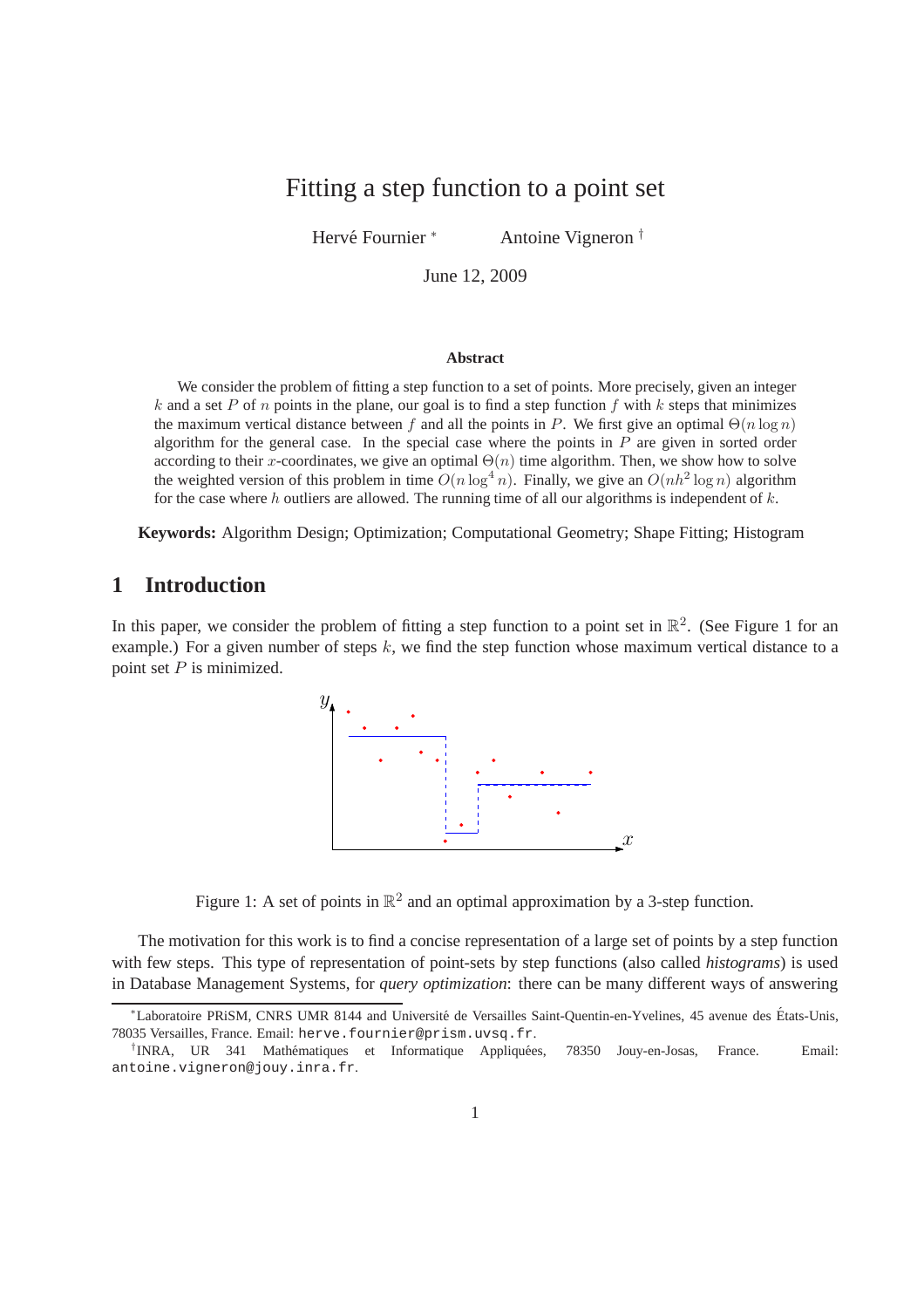a complex query involving several attributes of the data, and query optimization consists in predicting the fastest way to answer a query, before this query is performed. This prediction is done using some statistics on the data, which often consists of histograms. Several types of histograms have been used in databases [16]; the histograms that correspond to our optimal step functions are called *maximum error histograms*, and have recently been studied in the database community [7, 13, 17].

We give optimal algorithms for computing the optimal step function in our model; in other words, we give optimal algorithms for computing maximum error histograms. We also give efficient algorithms for two generalizations. First, we consider the more general case where each point is weighted, and its contribution to the distance computation is multiplied by this weight. Second, we introduce a generalization of our problem to the case where outliers are allowed; that is, we allow our algorithm to ignore  $h$  input points, where h is an input parameter. The motivation is to make the algorithm more robust to noise in the input point set.

### **1.1 Problem formulations**

A function  $f : [a, b) \to \mathbb{R}$  is called a k-step function if there exists a real sequence  $a = a_0 < a_1 <$  $\cdots < a_k = b$  such that the restriction of f to each interval  $[a_i, a_{i+1})$  is a constant. We use  $d(p, f)$  to denote the vertical distance between a point  $p \in \mathbb{R}^2$  and f; in other words when  $p = (x, y)$ , we have  $d(p, f) = |f(x) - y|$ . Let P denote a set of n points in  $\mathbb{R}^2$ . We define the distance  $d(P, f)$  between P and a step function f as follows:

$$
d(P, f) = \max\{d(p, f) \mid p \in P\}
$$

We will consider the following three problems. The first one is the problem that we already mentioned and the second one is the weighted version. The third one is a generalization where we allow  $h$  outliers, which means that we allow a given number  $h$  of points from  $P$  to be far from  $f$ .

- MIN-DIST: Given an integer  $k > 0$  and a set P of n points in  $\mathbb{R}^2$ , find a k-step function  $f^*$  such that  $\varepsilon^* = d(P, f^*)$  is minimized.
- weighted-MIN-DIST: a generalization of MIN-DIST where we are given a set of weighted points, and the distance between f and a point p with weight  $\mu$  is  $\mu \cdot d(p, f)$ . The goal is still to minimize the maximum of these distances for a given k.
- OUTLIER: Given  $P \subseteq \mathbb{R}^2$ , an integer  $k > 0$  and  $h \in \mathbb{N}$ , find a k-step function f and a subset  $P' \subseteq P$  such that  $|P'| \le h$  and  $d(P \setminus P', f)$  is minimized.

#### **1.2 Previous work**

Algorithms for fitting a polyline to a dataset have been extensively studied. For instance, Goodrich [12] gave an  $O(n \log n)$  time algorithm for fitting an x-monotone polyline with k edges to a set of points, under the same criterion as ours: minimizing the maximum vertical distance between the input point set and the polyline. Goodrich's work was motivated by applications to geographic information systems and image processing, where one wants to simplify a curve using a polyline with few edges. References to related work can be found in Goodrich's article [12]. There has also been extensive research in algorithms for fitting a step function to a point set under criteria that are different from ours: for instance, minimizing the sum of the squared vertical distances. The interested reader can find references to these results in Guha and Shim's article [13]. We are not aware of any work for fitting a step function or a polyline that explicitly handles outliers in the same way as we do, but it has been considered for other shape fitting problems. See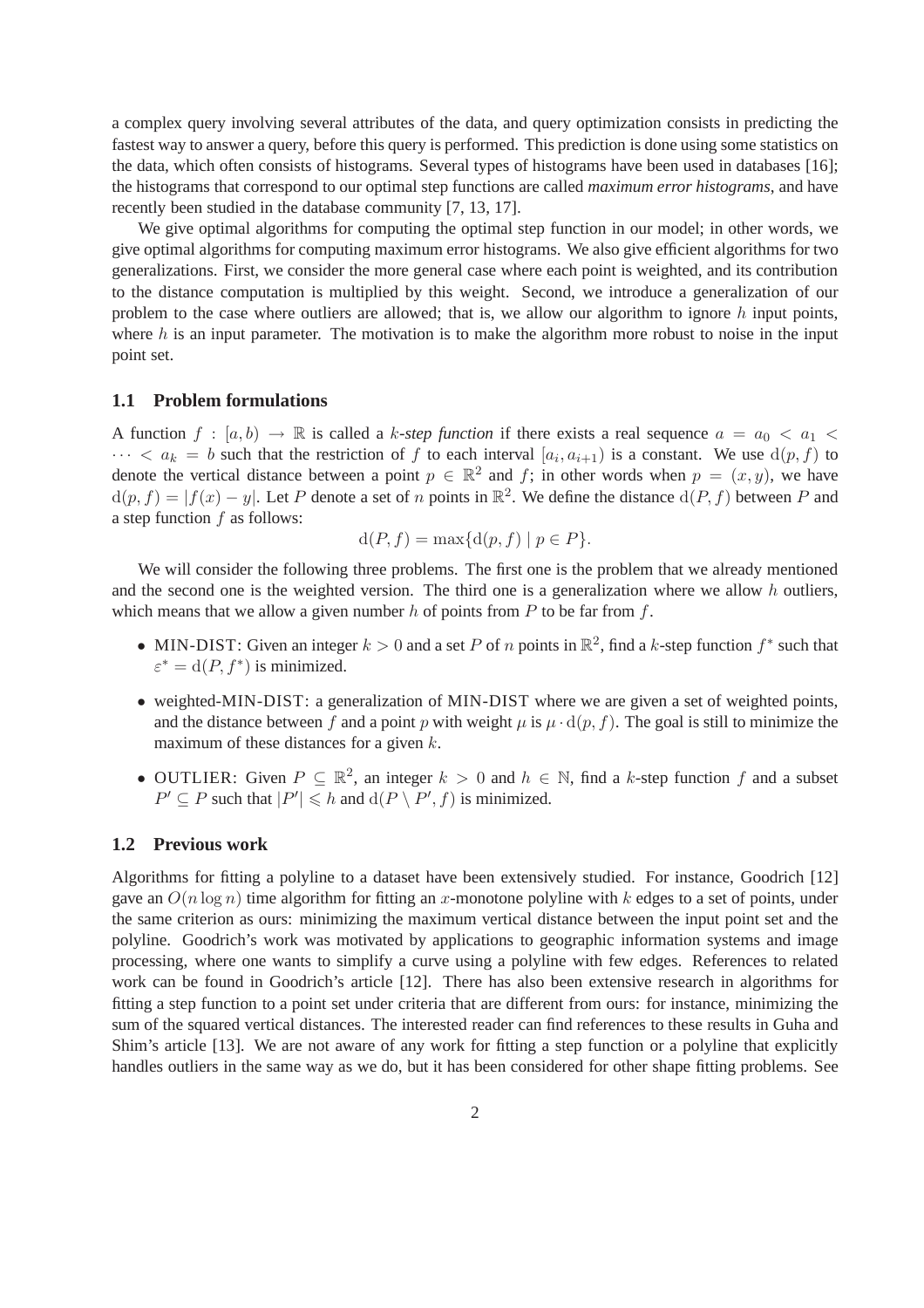for instance the work of Har-Peled et al. [1, 14] on the minimum width annulus and related problems, or the recent paper by Atanassov et al. [4] on outliers removal minimizing parameters such as diameter, perimeter of parallel-axis bounding box, or area of the convex hull.

We now mention results that are more directly related to this paper. Diáz-Báñez and Mesa [20] showed that the dual problem where we want to minimize the number of steps k for a fixed error bound  $\varepsilon$  can be solved in  $O(n)$  time by a greedy approach. This algorithm can be used as a decision algorithm for the MIN-DIST problem, and since the optimal distance  $\varepsilon^*$  in the MIN-DIST problem is realized by half the difference between two y-coordinates in P, then by sorting these  $O(n^2)$  values and applying binary search, Diáz-Báñez and Mesa [20] obtained an  $O(n^2 \log n)$  algorithm. This result was improved to  $O(n^2)$ by Wang [21], and then by Mayster and Lopez [19] who gave an  $O(\min(n^2, nk \log n))$  algorithm for the MIN-DIST problem. Recently, Guha and Shim [13] found an algorithm with running time  $O(n+k^2 \log^3 n)$ when the input points are given in sorted order, by increasing  $x$ -coordinate. Their algorithm also applies to a model of maximum relative error and to the case where points are weighted. For the latter case, the bound becomes  $O(n \log n + k^2 \log^6 n)$ ; for large k, this was later improved by Lopez and Mayster [18] who gave an algorithm with running time  $O(n^2)$ . The algorithm by Lopez and Mayster also improves the space requirement of Guha and Shim's algorithm from  $O(n \log n)$  to  $O(n)$ .

Finally, we mention two recent articles from the database community on maximum error histograms. (Which, in our terminology, is the MIN-DIST problem.) Karras et al. [17] give an  $O(nL)$ -time algorithm for MIN-DIST with sorted input, where in the worst case, L is the number of bits used for representing each coordinate of the input points. They achieve it using the greedy decision algorithm by Diáz-Báñez and Mesa [20], together with binary search. Buragohain et al. [7] gave an efficient algorithm for computing maximum error histograms over data streams.

#### **1.3 Our results**

In Section 2, we give a simple  $O(n \log n)$  time algorithm for MIN-DIST. We achieve it by combining the technique of Frederickson and Johnson [10] for searching a sorted matrix, with the linear-time decision algorithm by Diáz-Báñez and Mesa [20]. When the input points are not given in sorted order, our algorithm is optimal, and it improves on all previous algorithms [13, 19, 20, 21] in the worst case. In particular, our algorithm is the first one to be truly subquadratic, as previous algorithms run in time  $\Omega(n^2)$ ,  $\Omega(k^2)$ , or  $\Omega(nk)$ in the worst case. It is particularly significant for applications to databases, where  $n$  and  $k$  could be large enough to make a quadratic running time unacceptable.

In Section 3, we give a more general formulation of Frederickson's path partitioning algorithm [9]. In Section 4, we combine this technique with efficient data structures [6, 11] for reporting range maxima, and we obtain a linear time algorithm for the MIN-DIST problem where the input points are given in sorted order, by increasing  $x$ -coordinates. It is the first optimal algorithm for this problem.

Our approach also gives an  $O(n \log^4 n)$  algorithm for weighted-MIN-DIST. (See Section 5.) It is the first truly subquadratic algorithm for this problem, and it improves on the  $O(n \log n + k^2 \log^6 n)$  algorithm of Guha and Shim [13] when  $k = \omega(\sqrt{n}/\log n)$ .

Finally, we give an  $O(nh^2 \log n)$  algorithm for the OUTLIER problem, where up to h input points can be ignored. It improves on the obvious  $O(n^2h^2)$  dynamic programming approach.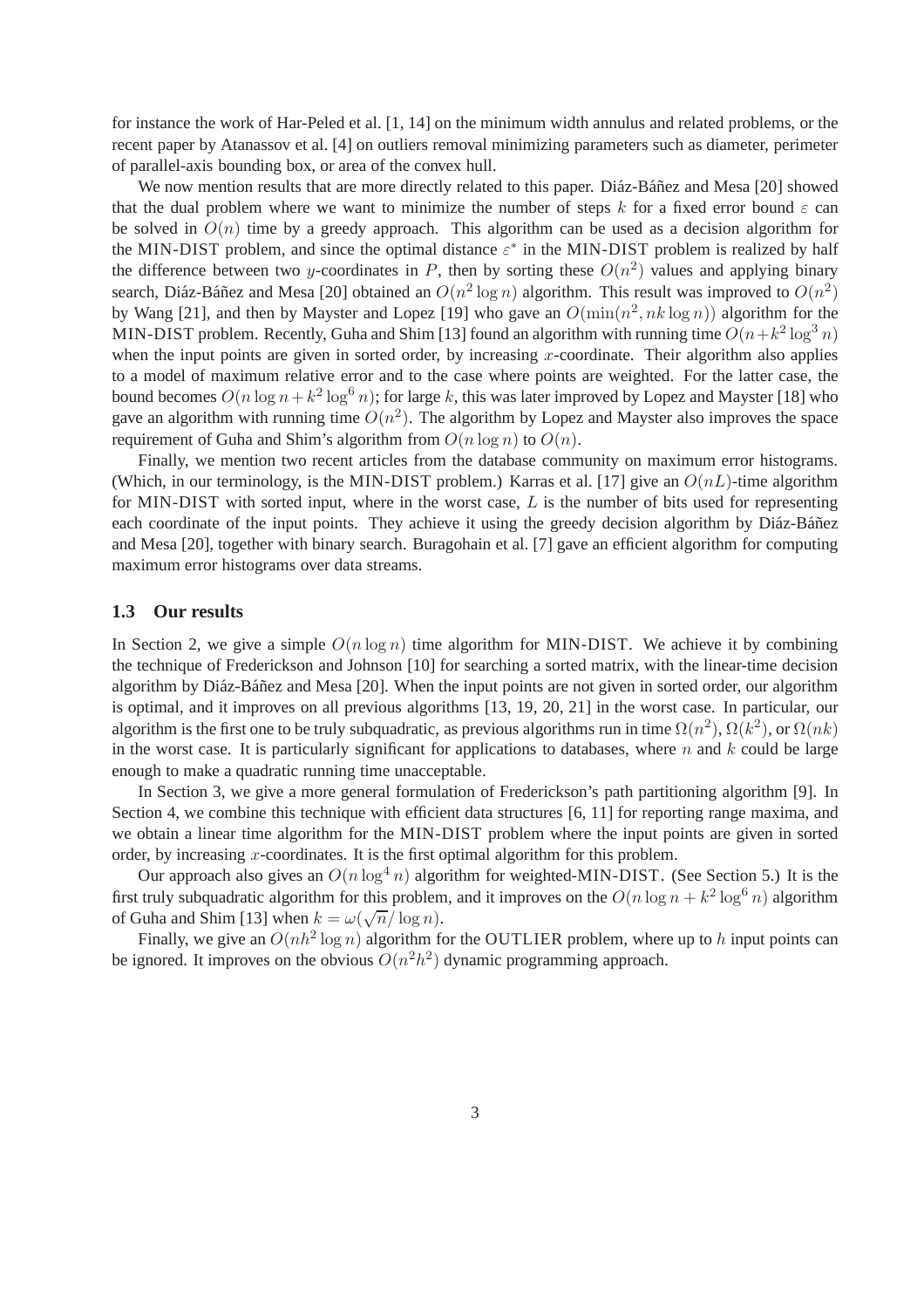### **2 A simple optimal algorithm for** MIN-DIST **with unsorted input**

In this section we present our algorithm for the MIN-DIST problem. We first present the sorted matrix searching technique [9, 10], then we give the greedy, linear time decision algorithm for sorted input (which is essentially the algorithm by Diáz-Báñez and Mesa [20] for the dual problem), and then we combine these two results to get an  $O(n \log n)$  time optimization algorithm.

#### **2.1 Searching in a sorted matrix**

In this section we quickly describe the technique of Frederickson and Johnson for searching in a sorted matrix [9, 10]. Suppose we are given an  $n \times n$  sorted matrix M—by sorted, we mean that  $i \leq i'$  and  $j \leq j'$ implies that  $M_{i,j} \leqslant M_{i',j'}$ . We assume that we can access in constant time the value of each element  $M_{i,j}$ .

Let  $g : \mathbb{R} \to \{\text{TRUE}, \text{FALSE}\}$  be a monotone function in the sense that if  $x < y$  and  $g(x) = \text{TRUE}$ , then  $g(y)$  = TRUE. Our goal is to find the smallest element  $M_{i,j}$  of the matrix M such that  $g(M_{i,j})$  = TRUE; we call this problem the *optimization problem*. The *decision problem* is to compute the mapping g: given  $x \in \mathbb{R}$ , compute the value of  $q(x)$ . If we assume that the decision problem can be solved in time D, then the optimization problem can be trivially solved in time  $O(n^2 \log n + D \log n)$  by sorting  $\{M_{i,j} \mid 1 \leq i,j \leq n\}$ and then performing a binary search over these values. The algorithm by Diáz-Báñez and Mesa [20] applies this approach using the decision algorithm presented in Section 2.2, whose running time is  $D = O(n)$ . The technique of Frederickson and Johnson improves the time bound of this optimization technique to  $O(n + D \log n)$  as follows.

The algorithm maintains a collection M of submatrices of M, and initially we set  $\mathcal{M} = \{M\}$ . We assume that n is a power of 2; if not, we reduce to this case by padding copies of  $M_{n,n}$  to the input until its size is a power of 2. At each step, we partition each matrix in  $M$  into four equal-size square matrices. We do not maintain these matrices explicitly (which would require quadratic time): we only keep the range of indices in the original matrix  $M$  that corresponds to each submatrix. Then about half of these matrices are discarded. We repeat this process until the sum of the numbers of elements of these submatrices is  $O(1)$ , and thus we can find the optimal element by brute force.

We still need to explain how submatrices are discarded. Without loss of generality, we assume that all elements of M are distinct (if not, we break ties arbitrarily). For each submatrix in  $\mathcal{M}$ , we compute the smallest element (which of course is at the upper left corner). Then we compute the median  $\lambda_{\min}$  of these smallest elements. We also compute the median  $\lambda_{\text{max}}$  of the largest elements. Suppose now that  $g(\lambda_{\min})$  = TRUE. Then clearly, we can discard all the submatrices whose smallest element is larger than  $\lambda_{\rm min}$ . Otherwise, if  $g(\lambda_{\rm min}) =$  FALSE, we discard all the submatrices whose largest element is smaller than  $\lambda_{\min}$ . We handle  $\lambda_{\max}$  in a similar way: if  $g(\lambda_{\max})$  = TRUE, we discard all submatrices whose smallest element is larger than  $\lambda_{\text{max}}$ , and if  $g(\lambda_{\text{max}})$  = FALSE, we discard all submatrices whose largest element is smaller than  $\lambda_{\text{max}}$ . It can be shown that together, these two steps allow to discard almost one half of the matrices. For more details, we refer to the papers by Frederickson and Johnson [9, 10] and the survey by Agarwal and Sharir [2, Section 3.3].

### **2.2 A decision algorithm for sorted input**

In this section, we describe the linear-time decision algorithm by Díaz-Báñez and Mesa [20]. We assume that P is given as a set of points  $p_i = (x_i, y_i)$  for  $1 \leq i \leq n$  sorted from left to right: we assume that for all i, we have  $x_i < x_{i+1}$ . (To simplify the exposition, we assume that no two points have same x-coordinate.)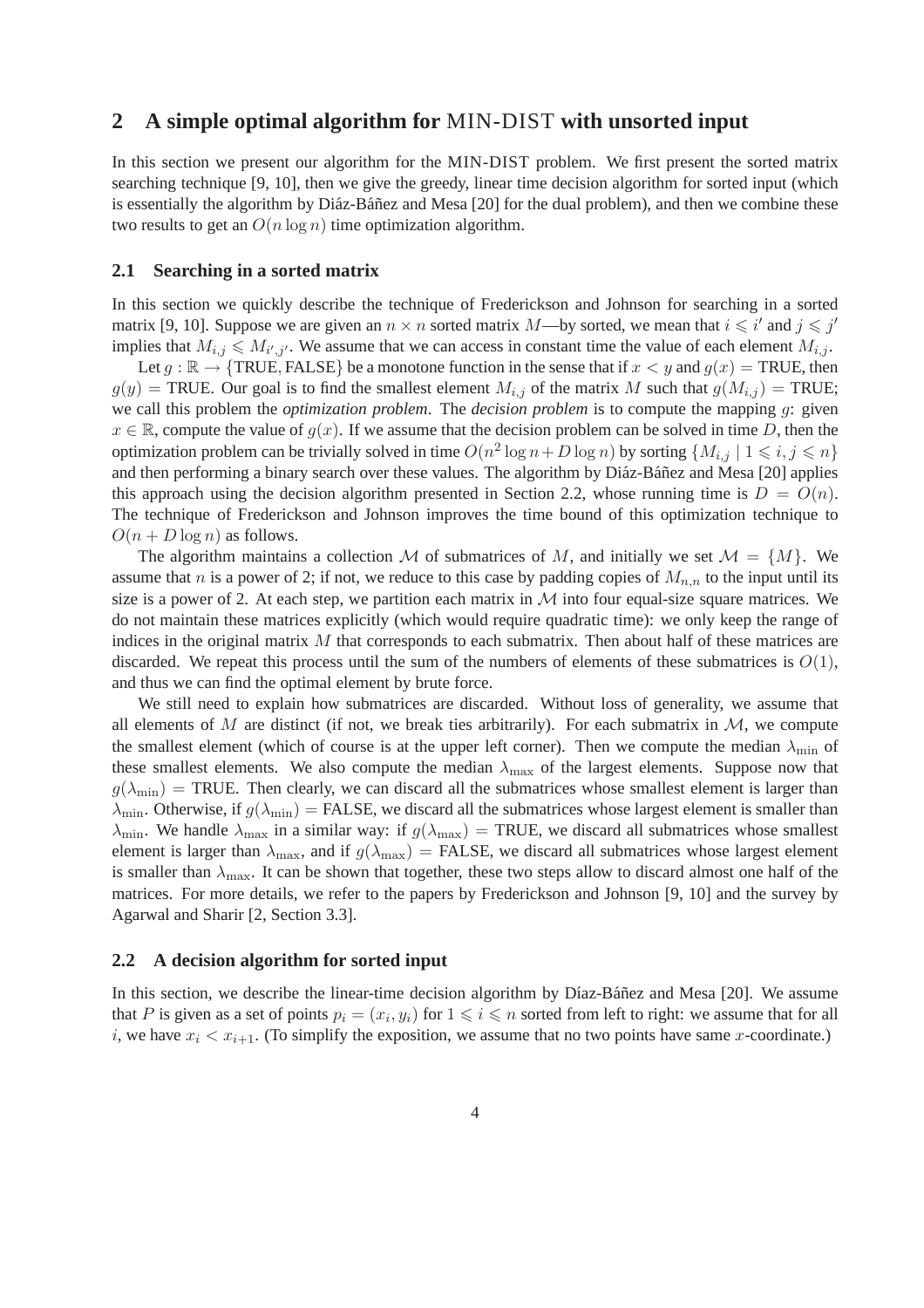We denote  $P[i, j] = \{p_i, \dots p_j\}$ ,  $Y[i, j] = \{y_i, \dots y_j\}$  and  $\Delta[i, j] = (\max Y[i, j] - \min Y[i, j])/2$ . In other words,  $\Delta[i, j]$  is the distance between  $P[i, j]$  and the closest 1-step function.

Our decision algorithm takes as input the point set P, an integer k, and  $\varepsilon \geqslant 0$ . It returns TRUE if there exists a k-step function f such that  $d(f, P) \le \varepsilon$ , and returns FALSE otherwise. We define a function  $next_{\varepsilon}$ as follows: if  $\Delta[i, n] \leq \varepsilon$ , then  $\operatorname{next}_{\varepsilon}(i) = n + 1$  and otherwise,  $\operatorname{next}_{\varepsilon}(i)$  is the smallest integer  $j > i$ such that  $\Delta[i, j] > \varepsilon$ . We first observe that for all i, we can compute  $\operatorname{next}_{\varepsilon}(i)$  in time  $O(\operatorname{next}_{\varepsilon}(i) - i)$ by traversing  $P[i, n]$  from left to right with a pointer i', while maintaining the value of  $\max Y[i, i']$  and  $\min Y[i, i']$ . We are now ready to give the decision algorithm:

**Algorithm**  $\text{DECIDE}(P, k, \varepsilon)$ 

```
1. i_1 \leftarrow 1.<br>2. for i \leftarrow2. for j \leftarrow 1 to k<br>3. do i_{i+1} \leftarrow3. do i_{j+1} \leftarrow \text{next}_{\varepsilon}(i_j).<br>4. if i_{i+1} = n+1if i_{j+1} = n+15. then return TRUE.
6. return FALSE.
```
From our observation that  $\text{next}_{\varepsilon}(i)$  can be computed in time  $O(\text{next}_{\varepsilon}(i) - i)$ , we can see that algorithm DECIDE runs in  $O(n)$  time. A fairly simple argument shows that this algorithm is correct; the interested reader can find a detailed proof in the article by Díaz-Báñez and Mesa [20]. Thus, we have the following result:

**Lemma 1** *Given a sorted point set* P, an integer k, and  $\varepsilon > 0$ , the algorithm DECIDE(P, k,  $\varepsilon$ ) decides in  $O(n)$  *time whether there exists a k-step function* f *such that*  $d(f, P) \leq \varepsilon$ *.* 

### **2.3 Optimization algorithm**

We denote by  $E$  the set of half-differences between y-coordinates in  $P$ :

$$
E = \left\{ \frac{y - y'}{2} \mid (x, y) \in P \text{ and } (x', y') \in P \right\}
$$

It is easy to see that the error  $\varepsilon^*$  of the solution to the MIN-DIST problem is in this set. The MIN-DIST problem can be solved by sorting E in  $O(n^2 \log n)$  time, and then looking for the optimal value  $\varepsilon^*$  using the decision algorithm and binary search.

In order to avoid a quadratic running time, we will apply the sorted matrix searching technique (Section 2.1). This is made possible by the fact that  $E$  can be written as follows:

$$
E = Y + (-Y) \text{ where } Y = \left\{ \frac{y}{2} \mid (x, y) \in P \right\}.
$$

Thus we first sort Y and obtain a non-decreasing sequence  $(b_i)$  such that  $Y = \{b_1 \leq b_2 \ldots \leq b_n\}$ . Then we represent the elements of E as the set of elements of a sorted matrix M defined by  $M_{i,j} = \frac{1}{2}$  $rac{1}{2}(b_i-b_{n+1-j}).$ 

So our optimization algorithm works as follows. We first place in a sorted array the elements of  $Y$ , which takes  $O(n \log n)$  time. It allows us to compute elements of M in constant time. Then we sort P according to the x-coordinates, which, by Lemma 1, allows us to run the decision algorithm in  $O(n)$  time for any value of  $\varepsilon$ . So, applying the sorted matrix searching technique (see Section 2.1), we obtain the following result:

**Theorem 2** *The* MIN-DIST *problem can be solved in*  $O(n \log n)$  *time.*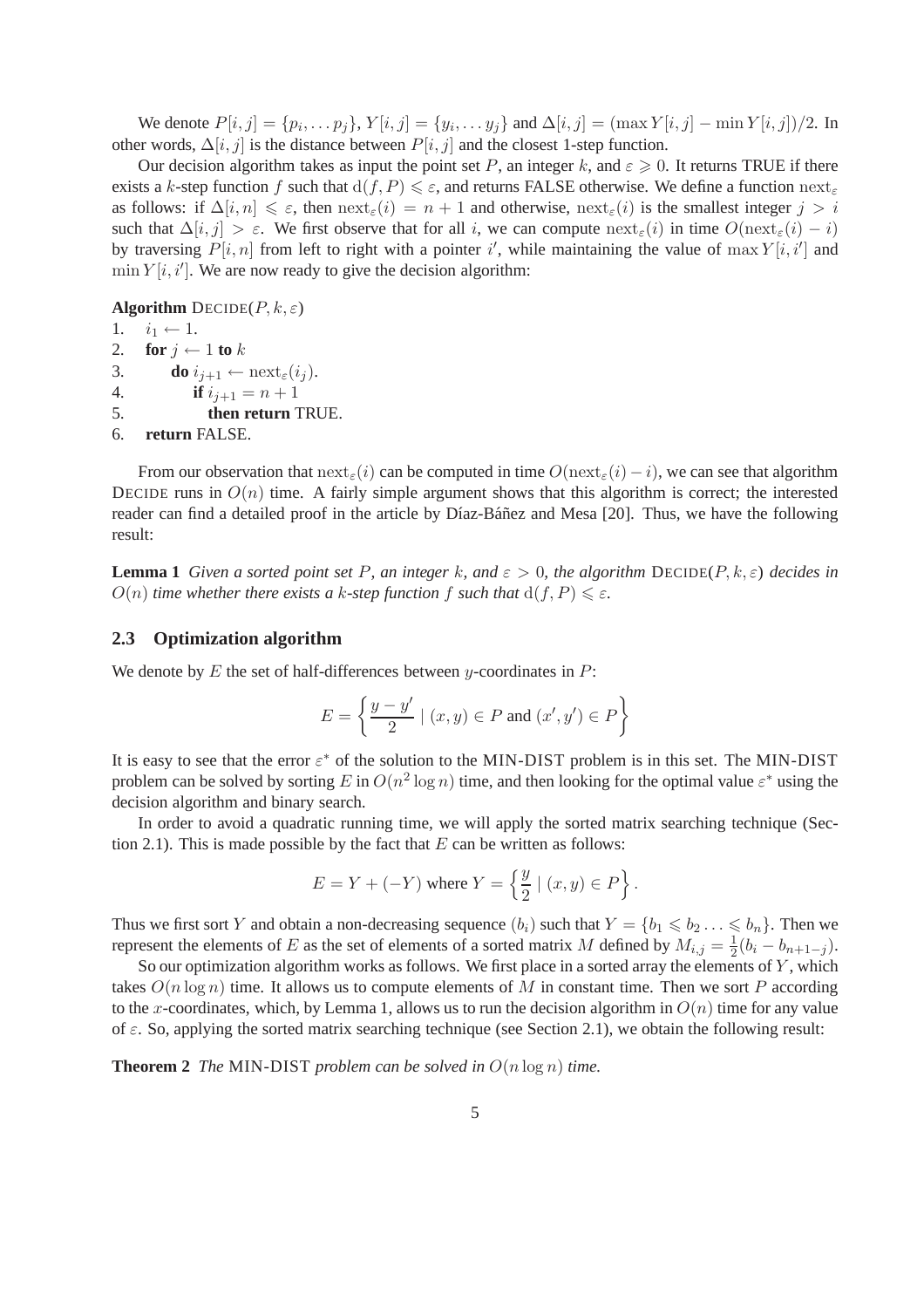A simple reduction from sorting shows that it is optimal when the input point-set  $P$  is not given in sorted order: given the input  $(x_1, \ldots, x_n)$ , take  $P = \{(x_i, x_i) \mid 1 \leq i \leq n\}$  and  $k = n$ . The sequence of y-values taken by an optimal k-step function corresponds to  $(x_1, \ldots, x_n)$  in sorted order.

# **3 Frederickson's algorithm for Min-Max partitioning**

Frederickson [9] gave a linear time algorithm for the following path partitioning problem: given an integer  $k > 0$  and n positive real numbers  $\omega_1, \ldots, \omega_n$ , compute a partition of  $\{1, \ldots, n\}$  into k intervals  $I_1, \ldots, I_k$ such that  $\max_{j \in \{1, ..., k\}}$   $\sum_{i \in I_j} \omega_i$  is minimized.

Let us first formulate Frederickson's min-max partition problem in a more general setting. Let  $\Sigma$  be a set (not necessarily finite); we shall call it the alphabet. We denote by  $\Sigma^*$  the set of words over  $\Sigma$ , and the empty word is denoted by e. For  $v, w \in \Sigma^*$ , vw denotes the concatenation of v and w. Assume that we have a mapping  $\theta : \Sigma^* \to \mathbb{R}^+$  such that  $\theta(e) = 0$ . We are interested in the following problem: given  $w \in \Sigma^*$ , compute a factorization  $w = w_1w_2 \ldots w_k$  (where  $w_i \in \Sigma^*$ ) such that  $\max_{i \in \{1,\ldots,k\}} \theta(w_i)$  is minimized. We shall call this problem MIN-MAX PARTITION( $\theta$ ). Note that the problem of Frederickson corresponds to MIN-MAX PARTITION(S) with  $\Sigma = \mathbb{R}^+$  and  $S(\omega_i \dots \omega_j) = \omega_i + \dots + \omega_j$ . The following result gives sufficient conditions on  $\theta$  which allow to apply Frederickson's technique to solve MIN-MAX PARTITION( $\theta$ ).

**Theorem 3** *Let*  $\Sigma$  *be a set, and*  $\theta : \Sigma^* \to \mathbb{R}^+$  *be a mapping such that*  $\theta(e) = 0$ *. Suppose that*  $\theta$  *has the following properties:*

- *(i)*  $\theta$  *is non-decreasing, that is,*  $\theta(v) \leq \theta(uvw)$  *for all*  $u, v, w \in \Sigma^*$ .
- *(ii)* We can preprocess  $a_1 \ldots a_n \in \Sigma^n$  in time  $\pi(n)$  so that, given any query  $(i, j)$ , we can compute  $\theta(a_i \dots a_j)$  in time  $\kappa(n)$ .

*Then* MIN-MAX PARTITION( $\theta$ ) can be solved in time  $O(\pi(n) + n\kappa(n))$ .

To see why this theorem holds, one just has to reformulate the proof of Frederickson [9] using our more general framework. As it would be quite technical, we only reprove what corresponds to the  $O(n \log \log n)$ algorithm given by Frederickson, which gives an  $O(\pi(n) + n(\log \log n)\kappa(n))$  time bound in our case. The rest of the proof in Frederickson's paper extends directly to our case, which proves Theorem 3.

To simplify the presentation, we assume that  $\kappa(n) = O(1)$  in the remainder of this section. The lemma below shows that conditions (i) and (ii) yield a linear time algorithm for the decision problem.

**Lemma 4 (Naive decision algorithm)** *Under the hypothesis of Theorem 3, and after the preprocessing step corresponding to condition (ii), there exists a linear time algorithm for the decision problem relative to* MIN-MAX PARTITION*(*θ*).*

**Proof:** Once the preprocessing on  $\theta$  has been done, a greedy algorithm for the decision problem can be achieved by a single sweep from left to right. It is essentially the same algorithm as the decision algorithm for MIN-DIST presented in Section 2.2, and the proof carries over to this case.  $\Box$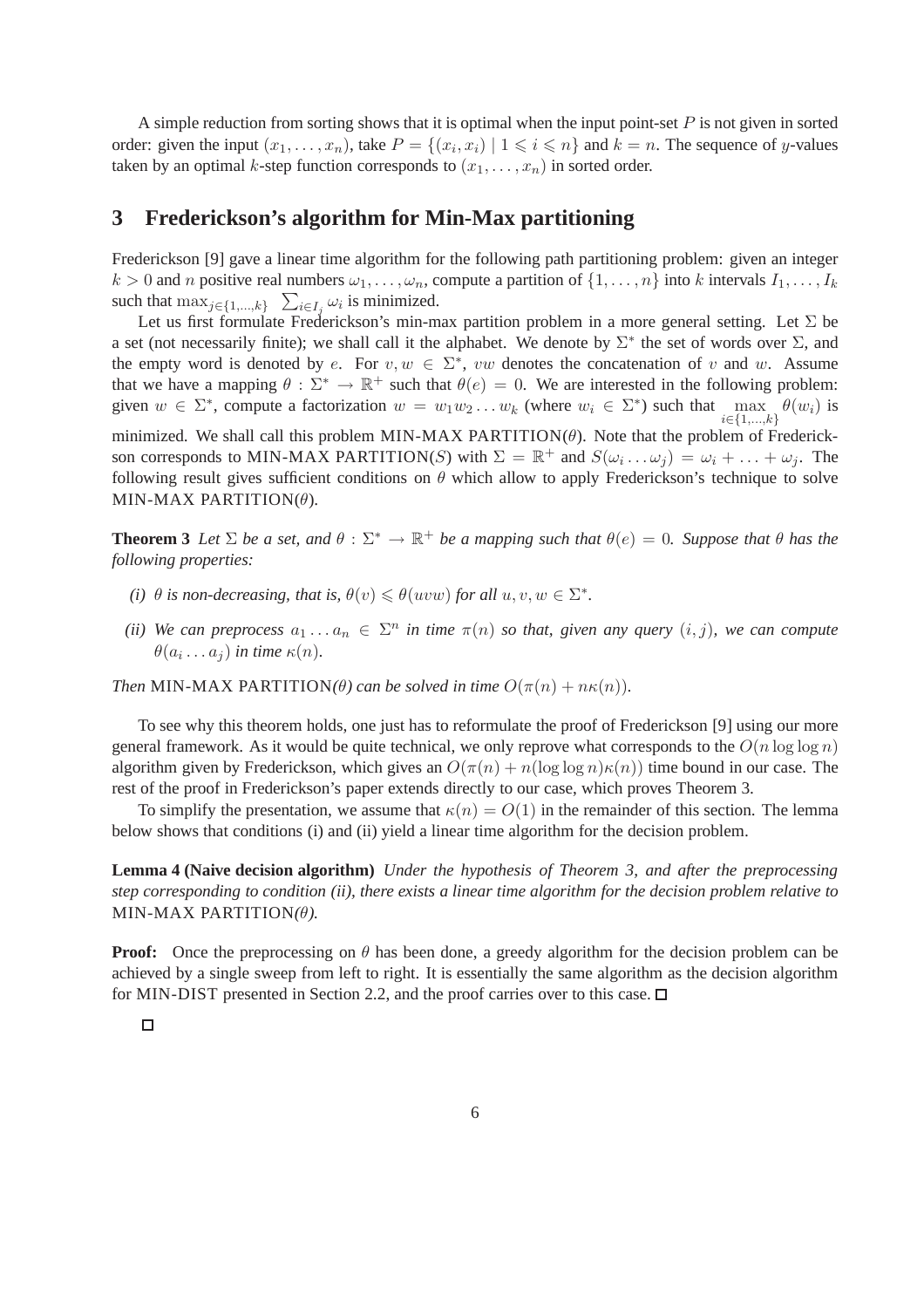Now we still need to design an algorithm to compute the optimal value  $\varepsilon^*$ . The algorithm to compute this value relies on the technique of matrix searching. We recall the main result in its general version as it appears in Frederickson's article [9], but restricted to the case of square matrices of the same size.

**Theorem 5 (Matrix Searching)** Let M be a collection of N sorted matrices  $\{M_1, \ldots, M_N\}$  in which *matrix*  $M_i$  *is of size*  $m \times m$ *. Let s be a non-negative integer (called the stopping count). The number of calls to the decision algorithm that are needed by the matrix searching algorithm to discard all but at most* s *of the elements is*  $O(\max{\log m, \log(Nm/(s+1))})$ *, and the total time of the Matrix Searching algorithm exclusive of the calls to the decision algorithm is* O(Nm)*.*

Given an input  $w = a_1 \dots a_n \in \Sigma^n$  and  $k > 0$  (both fixed from now on), we define  $\theta_{i,j} = \theta(a_i \dots a_j)$  for all  $i \le j$ . Let us define the  $n \times n$  matrix M by  $M_{i,j} = \theta_{n+1-i,j}$  when  $n+1 \le i+j$  and  $M_{i,j} = 0$  otherwise. Because of property (i), M is a sorted matrix: it is non-decreasing along each line and each column. Let  $\varepsilon^*$ be the optimal value of MIN-MAX PARTITION( $\theta$ ) on input  $(w, k)$ . Of course  $\varepsilon^* \in M$ . Condition (ii) allows to query any entry of the matrix M defined above in time  $O(1)$  with preprocessing time  $\pi(n)$  on the input  $(a_1, \ldots, a_n)$ . Note that we never do any other preprocessing of this type: all matrices occurring in the algorithm are seen as a product of two intervals of  $\{1, \ldots, n\}$ , and querying these matrices is performed via a query on the big matrix  $M$ . In the next two lemmas, we assume that the preprocessing corresponding to condition (ii) of Theorem 3 has been done, and we only consider the running times after this step.

The main idea to obtain the  $O(n \log \log n)$ -time optimization algorithm is to get a faster decision algorithm by doing some additional preprocessing on w. Then  $\varepsilon^*$  is computed by applying the technique of matrix searching on M, using this improved decision algorithm.

The preprocessing is performed as follows. Let r be an integer (to be chosen later). The input  $w$  is divided into  $\lceil n/r \rceil$  factors  $v_i$  of length r, thus we have  $w = v_1 \ldots v_{n/r}$ . The family of sorted matrices  $M = \{M_1, \ldots, M_{n/r}\}\$  is created, where  $M_i$  contains the values of  $\theta$  over  $v_i$ . Then a first phase of matrix searching is performed on M with stopping count  $n/r^2$ . While doing this search, the decision algorithm is run for several values of  $\varepsilon$ . We denote by  $\lambda_1$  the largest such value of  $\varepsilon$  that is not feasible, and we denote by  $\lambda_2$  the smallest one that is feasible. Hence, we have  $\lambda_1 < \varepsilon^* \leq \lambda_2$ . At most  $n/r^2$  factors  $v_p$  have (at least) an element  $\theta_{i,j}$  of their matrix  $M_p$  lying in  $[\lambda_1, \lambda_2]$ ; we call these factors *active*. The other factors are called non-active.

We shall carry out some preprocessing on the non-active factors. Let us consider a factor  $v_i = a_p \dots a_q$ . For  $t \in \{p, \ldots, q\}$ , we define  $\text{ncut}(t)$  to be the minimum index  $\ell$  such that there exists a partition  $a_t \ldots a_q =$  $u_1 \dots u_{\ell+1}$  such that  $\max_i \theta(u_i) \leq \lambda_1$ . Moreover, we define rem(t) to be the maximum of j where  $u_{\ell+1} =$  $a_j \dots a_q$  over all these partitions. Notice that these two parameters  $\text{ncut}(t)$  and  $\text{rem}(t)$  are the ones obtained by applying the greedy decision algorithm given in Lemma 4 on  $a_p \dots a_q$  and  $\lambda_1$ . The next lemma explains how to compute these values efficiently.

**Lemma 6 (Preprocessing factors)** *Given an interval of*  $\{1, \ldots, n\}$  *of length* r*, computing* rem(t) *and* ncut(t) for all  $t \in I$  can be done in time  $O(r)$ .

**Proof:** For  $t \in I$ , we define  $\text{next}_{\lambda_1}(t)$  to be the smallest  $t'$  such that  $\theta_{t,t'} > \lambda_1$ . All values of  $\text{next}_{\lambda_1}(t)$  can be computed in time  $O(r)$  by scanning from left to right, while maintaining a pointers to t and a pointer to  $\text{next}_{\lambda_1}(t)$ . Then,  $\text{ncut}(t)$  and  $\text{rem}(t)$  can be computed by a single scan from right to left. At each step of this scan, we compute  $ncut(t)$  and  $rem(t)$  in constant time by accessing  $t' := \text{next}_{\lambda_1}(t)$ , and then using the already computed values  $\text{ncut}(t')$  and  $\text{rem}(t')$ .

 $\Box$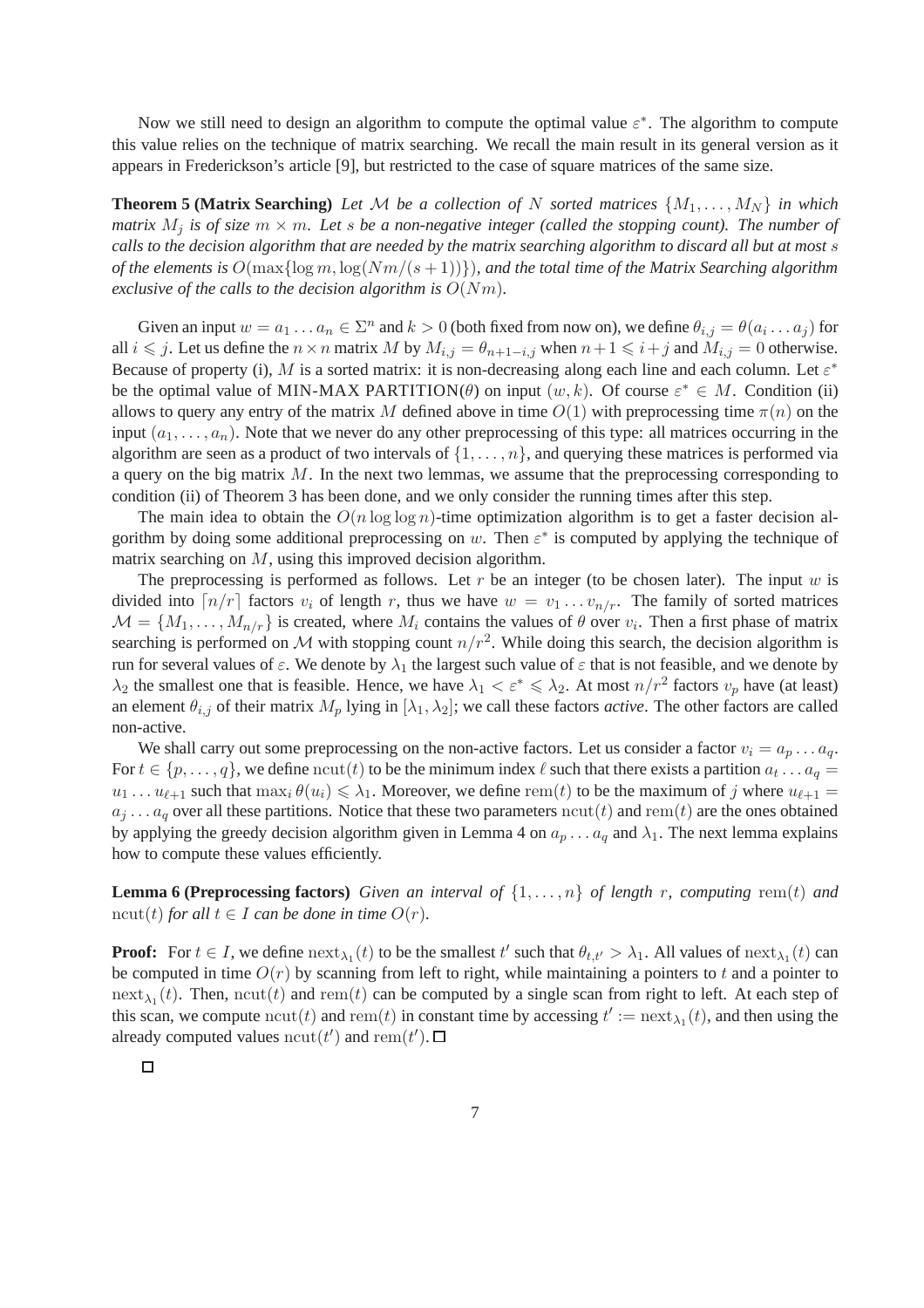Once this preprocessing has been done, we obtain a sublinear decision algorithm.

**Lemma 7 (Sublinear decision algorithm)** *After the preprocessing of Lemma 6 has been done, we have an*  $O((n/r) \log r)$  *time algorithm to solve the decision problem corresponding to* MIN-MAX PARTITION*(*θ*).*

**Proof:** We can assume that  $\lambda_1 < \varepsilon < \lambda_2$ , because if  $\varepsilon \leq \lambda_1$  we can immediately return FALSE, and if  $\varepsilon \ge \lambda_2$  we can return TRUE. The idea is to implement the greedy approach faster, by jumping inside non-active factors; on the other hand, we still operate by brute force within active factors. So let's assume that the naive, greedy approach yields a factorization  $w = u_1 \dots u_q$ .

Consider the maximum sequence  $u_i \dots u_j$  (possibly the empty word) which entirely lies in the p-th subsequence  $v_p$  of w. Hence we can write  $v_p = uu_i \dots u_j u'$ . Assume that  $v_p$  is non-active. For all  $i \leq i' \leq j$ , we have  $\theta(u_{i'}) \leq \varepsilon$ , so by definition of non-active factors, we have  $\theta(u_{i'}) < \lambda_1$ . It follows that, if  $a_t$  is the first letter in  $u_i$ , we have that  $j - i = \text{ncut}(t)$  and  $u'$  starts at index rem(t).

As a result, we can implement the greedy algorithm in  $O(\log r)$  time within a non-active factor  $v_p$ . First we find by binary search the index t of first cut inside  $v_p$ , using the index of the previous cut. Then we find the number of cuts needed inside  $v_p$  using ncut(t). Finally, we know that the last cut inside  $v_p$  is at rem(t).

There are at most  $n/r^2$  active factors, so our improved greedy algorithm spends a total of  $O(n/r)$  time on them. On the other hand, it spends time  $O(\log r)$  on each non-active interval, and there are less than  $n/r$ of them. It yields the desired time bound.  $\square$ 

### $\Box$

We can now describe the whole  $O(\pi(n) + n \log \log n)$ -time algorithm. First the preprocessing corresponding to condition (ii) is performed on the input w. The sorted matrix  $M$  is created. Then we choose  $r = |\log n|$  and we create the family of sorted matrices M corresponding to the  $n/r$  factors  $v_1, \ldots, v_{n/r}$ of length  $r$  of w. A first phase of matrix searching is performed on  $M$  using the naive decision algorithm (Lemma 4) and stopping count  $n/r^2$ ; it provides new bounds  $\lambda_1 < \varepsilon^* \leq \lambda_2$ . Then we perform the preprocessing (Lemma 6) with respect to  $\lambda_1$  on all non-active factors. The last step of the algorithm consists in a matrix search on the big matrix M with stopping count  $O(1)$ , using the sublinear decision algorithm (Lemma 7). It gives the optimal value  $\varepsilon^*$ . It is easy to check that the running time of this algorithm is  $O(\pi(n) + n \log \log n)$ , thanks to our improved decision algorithm that runs in time  $O(n(\log \log n)/\log n)$ .

Frederickson's  $O(\pi(n) + n)$ -time algorithm is based on clever pruning techniques, and cutting the intervals recursively (with finely tuned parameters) to obtain faster decision algorithms at each step. A careful reading of the proof of Frederickson shows that conditions (i) and (ii) are sufficient to be able to apply these techniques exactly in the same way. We do not rewrite this proof here; the interested reader can check the original paper of Frederickson [9] to complete the proof of Theorem 3.

# **4 A linear time algorithm for** MIN-DIST **with sorted input**

In this section, we give an optimal, linear-time algorithm for the MIN-DIST problem with sorted input. We achieve it by combining our reformulation of Frederickson's technique (Theorem 3) with efficient data structures for range reporting.

The input of sorted-MIN-DIST is an integer k, and a set  $P = \{(x_1, y_1), \ldots, (x_n, y_n)\}\$ of n points in the plane. These points are given as a sequence, sorted according to their  $x$ -coordinates, so we have  $x_1 \leq \ldots \leq x_n$ . This problem can be reduced in linear time to the case where at most two points have the same x-coordinate: we only need to rewrite the input under the form  $((x_1, y_1, y'_1), \ldots, (x_n, y_n, y'_n))$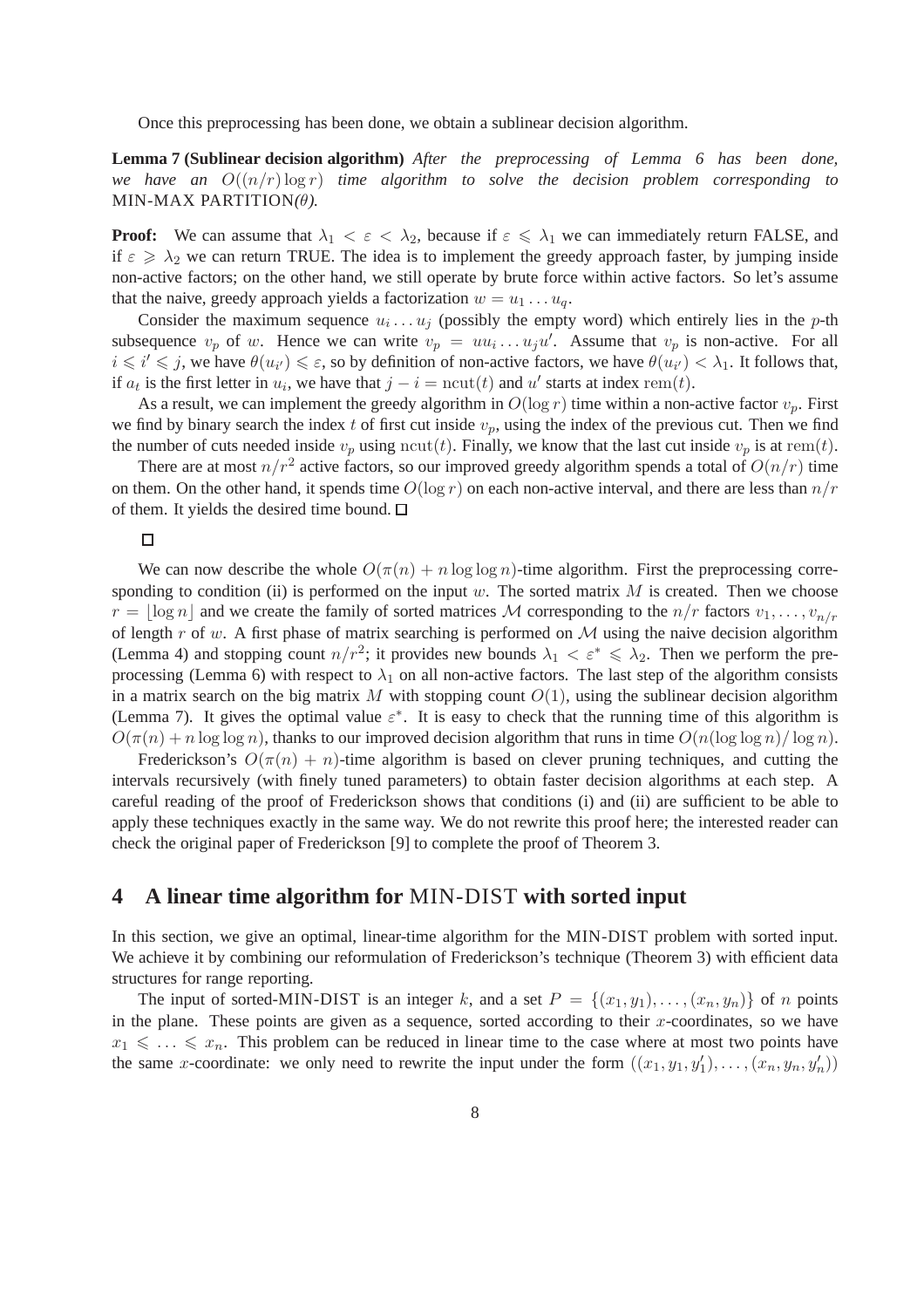with  $x_1 < \ldots < x_n$  and  $y_i \leq y'_i$  for all i. The x-coordinates obviously play no role in this problem, so we are left with an input which is a positive integer  $k$ , and a sequence of intervals of the real line  $([y_1, y'_1], \ldots, [y_n, y'_n])$ . The sorted-MIN-DIST problem corresponds to MIN-MAX PARTITION( $\Delta$ ) with  $\Sigma = \{ (a, b) \in \mathbb{R}^2 \mid a \leq b \}$  and

$$
\Delta([z_1, z'_1], \ldots, [z_p, z'_p]) := (\max(z'_1, \ldots, z'_p) - \min(z_1, \ldots, z_p))/2.
$$

The mapping  $\Delta$  is obviously non-decreasing, that is, it satisfies property (i) of Theorem 3. Let us now show that it satisfies property (ii). Given an input  $([y_1, y'_1], \ldots, [y_n, y'_n])$  and k, we define  $\Delta_{i,j} :=$  $\Delta([y_i, y'_i], \ldots, [y_j, y'_j])$ . After  $O(n)$  preprocessing time, we need to be able to compute  $\Delta_{i,j}$  in time  $O(1)$ for any given  $i$  and  $j$ . To this end, we use an efficient algorithm for the range maxima problem by Bender and Farach-Colton [6] (which simplifies previous algorithms [11, 15]). More precisely, given a sequence of numbers  $(a_1, \ldots, a_n)$ , it allows us to answer any query  $(i, j) \mapsto \max(a_i, \ldots, a_j)$  in constant time, after preprocessing time  $O(n)$ . After preprocessing  $(y'_1, \ldots, y'_n)$  in this way, we can query  $\max(y'_i, \ldots, y'_j)$ in time  $O(1)$ . In the same way, we can preprocess  $(y_1, \ldots, y_n)$  in linear time with respect to the query  $(i, j) \mapsto \min(y_i, \ldots, y_j)$ . It allows us to compute  $\max(y'_i, \ldots, y'_j)$  and  $\min(y_i, \ldots, y_j)$ , and thus  $\Delta_{i,j}$ , in  $O(1)$  time per query after preprocessing time  $O(n)$ . Thus  $\Delta$  has property (ii) with  $\pi(n) = O(n)$  and  $\kappa(n) = O(1)$ . So by Theorem 3, we have proved the following:

#### **Theorem 8** *The sorted-*MIN-DIST *problem can be solved in linear time.*

This algorithm is optimal, since no algorithm can solve this optimization problem without reading the y-coordinates of all the input points. Suppose indeed that an algorithm returns a function  $f$  on the input  $(P, k)$  without accessing the y-coordinate of the point  $p_{i0}$ . Consider  $\tilde{P}$  to be same as P except that the y-coordinate of  $p_{i_0}$  is replaced with z. This algorithm will return the same function f on input  $(\tilde{P}, k)$ , but f is not optimal anymore if z is large enough. It gives an  $\Omega(n)$  lower bound on this problem and shows the optimality of our linear time algorithm.

# **5** MIN-DIST **with weighted inputs**

In this section, we give a near-linear time algorithm for the weighted version of the MIN-DIST problem. Again, it is an application of Theorem 3. We also use an efficient data structure by Guha and Shim [13] for the related query problem.

Let us recall the weighted MIN-DIST problem defined by Guha and Shim [13]—where it is called Maximum Error Histogram. Given a collection of points in the plane  $\{(x_1, y_1), \ldots, (x_n, y_n)\}\$  with positive weights  $\mu_1, \ldots, \mu_n$  and an integer  $k > 0$ , compute a k-step function f such that  $\max_{1 \leq i \leq n} \mu_i |f(x_i) - y_i|$ is minimized. Guha and Shim [13] give an algorithm to solve weighted-MIN-DIST in time  $O(n \log n +$  $k^2 \log^6 n$ ) and space  $O(n \log n)$ . We obtain the following alternative result, which is better when  $k =$  $\omega(\sqrt{n}/\log n).$ 

**Theorem 9** *The weighted* MIN-DIST *problem can be solved in time*  $O(n \log^4 n)$  *and space*  $O(n \log n)$ *.* 

**Proof:** To avoid technicalities, we assume that no two points have the same x-coordinate. Without loss of generality we assume that the points are sorted with respect to their  $x$ -coordinates. Thus the input consists in  $k > 0$  and  $((x_1, y_1, \mu_1), \ldots, (x_n, y_n, \mu_n))$  with  $x_1 < \ldots < x_n$ . Since the  $x_i$ 's play no role, we suppose that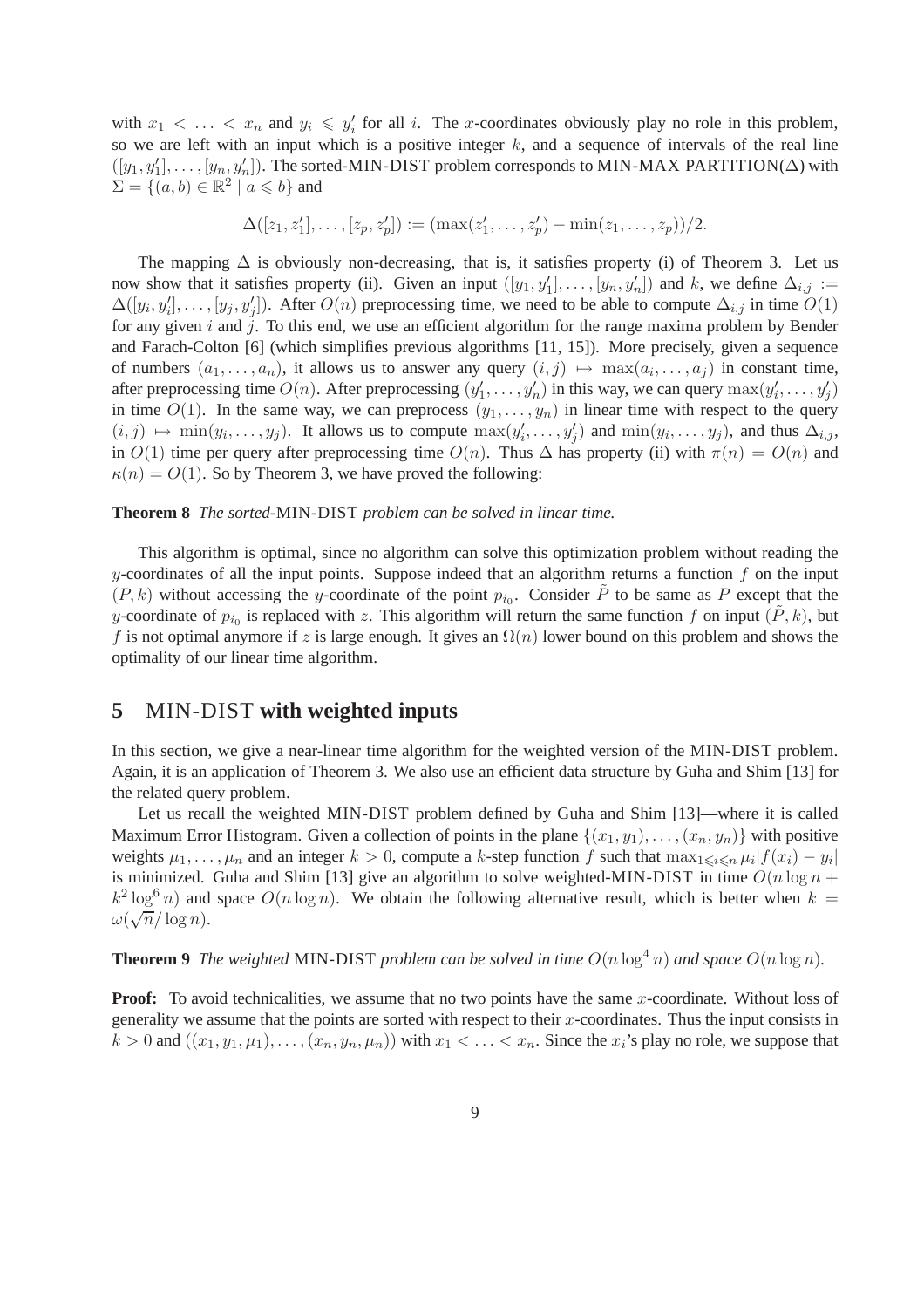the input is reduced to k and  $((y_1, \mu_1), \ldots, (y_n, \mu_n))$ . Thus the weighted MIN-DIST problem corresponds to MIN-MAX PARTITION(*H*) with  $\Sigma = \mathbb{R} \times \mathbb{R}^+$  and

$$
H((z_1,\mu_1),\ldots,(z_r,\mu_r))=\min_{z\in\mathbb{R}}\max_{1\leqslant i\leqslant r}\mu_i|z_i-z|.
$$

Obviously the cost function  $H$  is non-decreasing, that is, it satisfies condition (i) of Theorem 3.

The algorithm given in [13] relies on a preprocessing step requiring  $O(n \log n)$  time and  $O(n \log n)$ space which allows to perform the queries  $(i, j) \mapsto H((y_i, \mu_i), \dots, (y_j, \mu_j))$  in time  $O(\log^4 n)$ . So Theorem 3 yields the desired result.  $\square$ 

 $\Box$ 

# **6 Handling outliers**

In this section, we consider a generalization of the MIN-DIST problem where at most h points are allowed to be at distance more than  $\varepsilon$  from P. These points are outliers in the dataset, and we ignore them so as to make our algorithm more robust to noise. More formally, given  $P \subseteq \mathbb{R}^2$  and  $h, k \in \mathbb{N}$ , the OUTLIER problem consists in finding a k-step function f and a subset  $P' \subseteq P$  such that  $|P'| \le h$  and  $d(P \setminus P', f)$  is minimized.

When  $|P| = n$ , the obvious dynamic programming approach gives an  $O(n^2h^2)$  time algorithm. As in practice we expect h to be much smaller than n, our goal is to improve the dependency on  $n$ .

We first give an algorithm for the decision problem corresponding to OUTLIER, with running time  $O(nh^2)$  when the input points are given in sorted order. It is essentially the same algorithm as our decision algorithm for MIN-DIST, except that it needs to consider removing up to h outliers from a combination of points below and above the steps. Using sorted matrix searching and this decision algorithm, we obtain a simple  $O(nh^2 \log n)$  time algorithm to solve the OUTLIER problem.

#### **6.1 Decision algorithm**

We denote by  $p_i = (x_i, y_i), 1 \leq i \leq n$  the points in P. We assume that these points are in sorted order in the sense that  $x_i < x_{i+1}$  for all i. (To simplify the exposition, we assume that no two points in P have the same *x*-coordinate.) We denote  $P[i, j] = \{p_i, \ldots, p_j\}$  and  $Y[i, j] = \{y_i, \ldots, y_j\}$ .

For all integers  $i \leq j \in [1, n]$  and  $q \in [0, h]$ , we define  $\Delta[i, j, q]$  as the minimum of the diameters of  $\{y_i \mid i \in I\}$  over all  $I \subseteq [i, j]$  such that  $|I| \geq j - i + 1 - q$ . For all  $i \in [1, n]$  and  $q \in [0, h]$ , we define an integer next<sub>ε</sub>(i, q) which is the largest value of j such that  $\Delta[i, j - 1, q]$  is smaller than  $\varepsilon$ . In other words,  $[i, j - 1]$  is the largest interval starting at i such that there exists a 1-step function with distance at most  $\varepsilon$ from  $P[i, j - 1]$ , allowing q outliers in  $P[i, j - 1]$ .

Suppose that the  $q + 1$  smallest y-coordinates (with repetitions) in  $P[i, j]$  are  $m_0 \leq \ldots \leq m_q$  and the  $q + 1$  largest are  $\hat{m}_q \leq \ldots \leq \hat{m}_0$ . Then we have  $\Delta[i, j, q] = \min_{a+b=q} \hat{m}_a - m_b$  (of course this statement should be adapted if  $j - i < q$ ). The following observation follows immediately.

**Proposition 10** *Given sorted lists of the largest*  $q + 1$  *numbers and the smallest*  $q + 1$  *numbers in*  $\{y_i, y_{i+1}, \ldots y_j\}$ , we can compute  $\Delta[i, j, q]$  in  $O(q)$  time.

This observation allows us to compute efficiently all the values of  $\text{next}_{\varepsilon}(i, q)$ .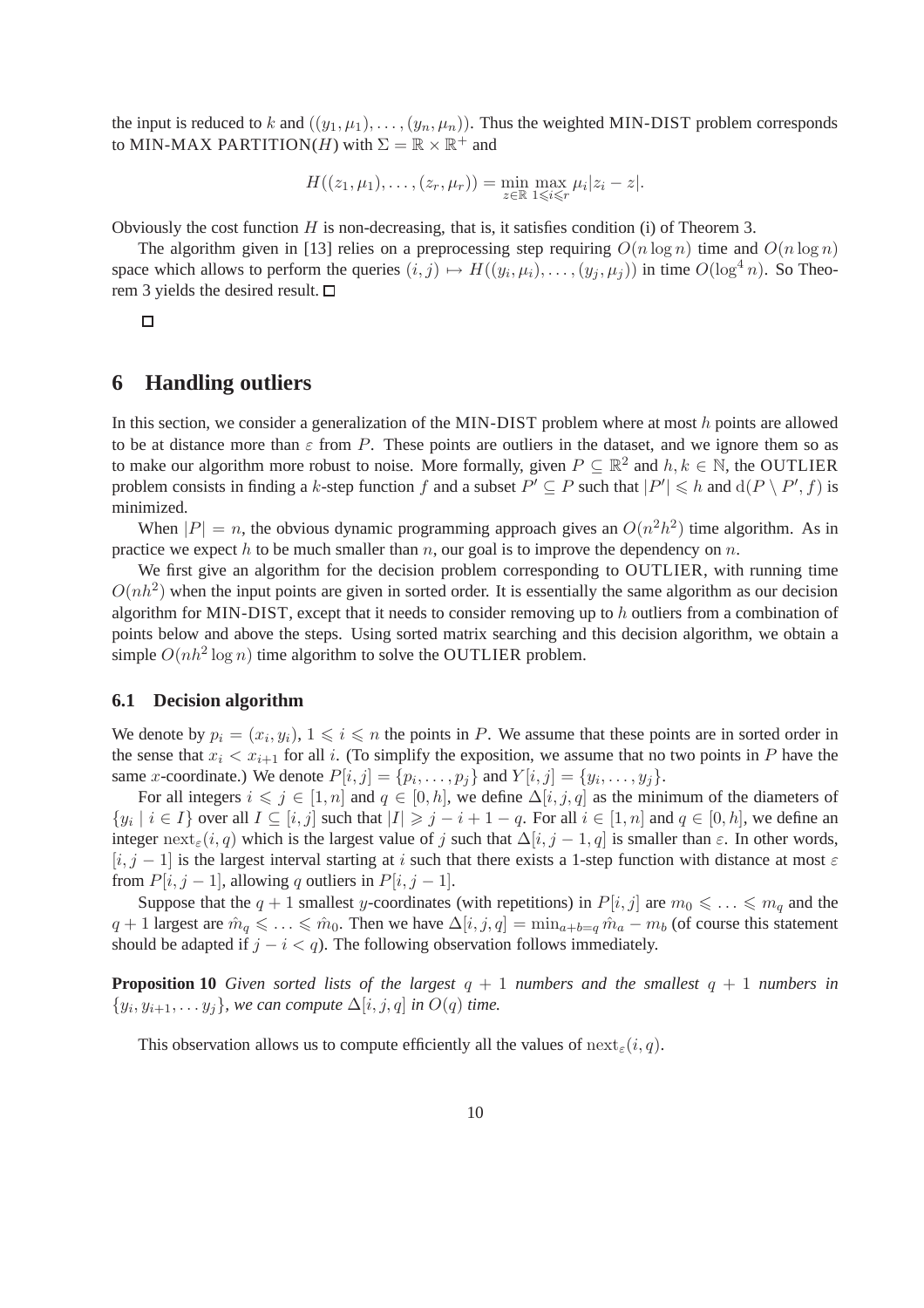**Lemma 11** *Given*  $\varepsilon > 0$ *, we can compute all the values of*  $\operatorname{next}_{\varepsilon}(i,q)$  *for*  $i \in [1,n]$  *and*  $q \in [0,h]$  *in time*  $O(nh^2)$ .

**Proof:** We fix a value of q, and we will show that for this value of q, we can compute in  $O(nq)$  time all the values of  $\text{next}_{\varepsilon}(i, q)$  for  $i \in [1, n]$ . The result then follows immediately.

During the course of our algorithm, we use two pointers  $1 \leq i \leq j \leq n$  whose initial values are  $i = j = 1$ . We increment one of them at each step, until we reach  $i = n$ , and we maintain  $\Delta[i, j, q]$  at each step. We first show how to do it in amortized  $O(q)$  time per step. For this purpose, we maintain a third pointer m such that  $i \leq m \leq j$  and, together with it, sorted lists  $L_{i'}^m$  of the  $q+1$  largest values and the  $q+1$ smallest values in  $Y[i', m]$  for all  $i' \in [i, m]$ . We also maintain a sorted list L of the  $q + 1$  largest values and the  $q + 1$  smallest values in  $Y[m, j]$ . From these lists, we can easily get  $\Delta[i, j, q]$  in  $O(q)$  time, by merging the lists  $L_i^m$  and L, and by applying Proposition 10. Since i and j are incremented a total of less than  $2n$ times, it contributes only  $O(nq)$  to the running time. Now we explain how we maintain the list L and the lists  $L_i^m$ . Suppose that at the current step, j is incremented. Then we simply update L by inserting  $y_j$ , if  $y_j$ is among the  $q + 1$  smallest (or largest) numbers in  $Y[m, j]$ . If i is incremented and  $i < m$ , then we simply delete  $L_i^m$ . Finally, if i is incremented and becomes equal to m, then we delete all the sorted lists and we set  $m = j$ . Now we can recompute the lists  $L_{i'}^m$  for  $i \leq i' \leq m$  from right to left in amortized time  $O(q)$  per list. For a given value of i', this scheme only computes one list  $L_{i'}^m$  for one value of m. So over the course of the algorithm, we compute less than 2n lists, each one in amortized  $O(q)$  time. So overall, maintaining these lists takes  $O(nq)$  during the course of the algorithm.

Now we explain how we compute the values of  $next_{\epsilon}(\cdot, \cdot)$ . We traverse the integer interval [1, n] from left to right using two pointers  $i \leq j$ . Initially,  $i = j = 1$  and we increment j until  $\Delta[1, j, q] > \varepsilon$ . At this point, we set  $\text{next}_{\varepsilon}(1,q) = j$  and we increment i. Now  $i = 2$  and, if  $\Delta[i, j, q] > \varepsilon$ , we set  $\text{next}_{\varepsilon}(i, q) = j$ and repeat the process. Otherwise, we increment j until  $\Delta[i, j, q] > \varepsilon$ , at which point we set  $\text{next}_{\varepsilon}(i, q) = j$ . We repeat this process until  $i = j = n$ .

It is easy to see that this algorithm is correct. To analyze it, notice that both  $i$  and  $j$  are incremented at most  $n - 1$  times, and each time we increment them, we need to spend amortized time  $O(q)$ .  $\Box$ 

#### $\Box$

We can now solve the decision problem in time  $O(nh^2)$ . First notice that, if the answer to the decision problem is positive, then one of the functions that are solution to this problem is constant only over intervals of the form  $[i, \text{next}_{\epsilon}(i, q)]$ . The proof is the same as the proof of Lemma 1. It allows us to speed-up the following dynamic programming approach, and obtain an  $O(nh^2)$  time bound. We proceed by decreasing values of i, and we maintain for each index i, and for each  $q \in [0, h]$ , the minimum number of steps of a step function that has distance at most  $\varepsilon$  to  $P[i, n]$  using q outliers. We spend  $O(h^2)$  time for each value of i. So we obtain this result:

**Proposition 12** *The decision problem with h outliers and distance*  $\varepsilon$  *can be solved in time*  $O(nh^2)$ *.* 

### **6.2 Optimization algorithm**

We first sort P according to the x-coordinates, which takes  $O(n \log n)$  time. Note that the solution to the optimization problem corresponds to a value  $\varepsilon$  which is half the difference between two values  $y_i$  and  $y_j$ . So after sorting the set of  $y$ -coordinates, we reduce our problem to a search in a sorted matrix with a decision algorithm that runs in time  $O(nh^2)$ . Hence we obtain:

**Theorem 13** *The* OUTLIER *problem can be solved in time*  $O(nh^2 \log n)$ *.*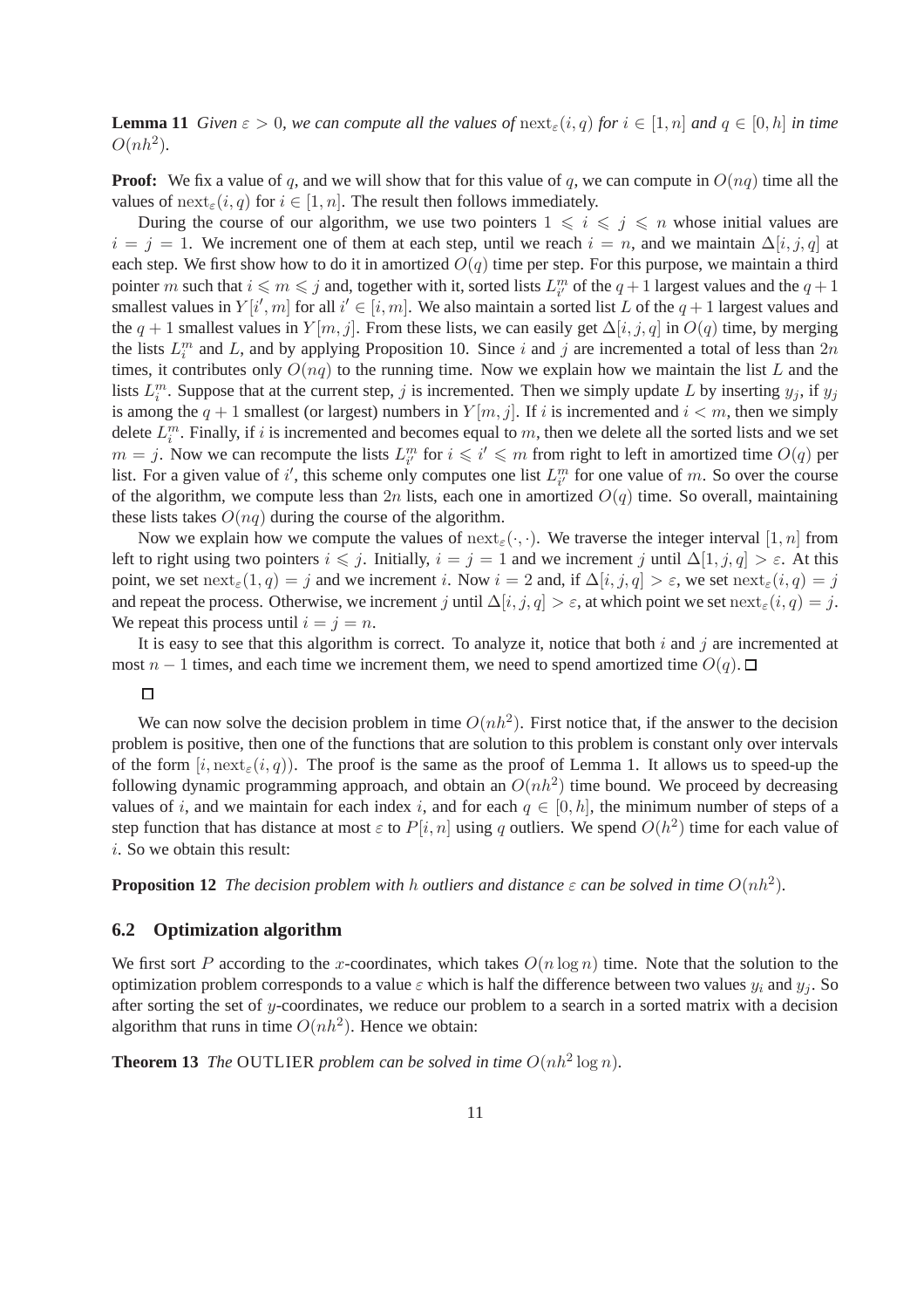### **7 Concluding remarks**

Our  $O(n \log n)$  time algorithm for MIN-DIST is optimal in the sense that we have a matching worst case lower bound of  $\Omega(n \log n)$ . However, it may be possible to find an algorithm with improved running time depending on k, for instance with time bound  $O(n \log k)$ . We don't know how to solve this problem, but we can prove an  $\Omega(n \log k)$  lower bound on the decision problem as follows. First, it follows directly from Ben-Or's result on algebraic computation trees  $[5, 8]$  that the problem of deciding whether n real numbers  ${x_1, \ldots, x_n}$  are in  ${1, \ldots, k}$  requires  $\Omega(n \log k)$  time. Then there exists a k-step function at distance 0 from the point-set  $\{(1,1),\ldots,(k,k),(x_1,x_1),\ldots,(x_n,x_n)\}$  if and only if the  $x_i$ 's are all in  $\{1,\ldots,k\}$ ; it shows that deciding whether there is a k-step function at distance 0 is harder than the problem of deciding whether n real numbers are in  $\{1, \ldots, k\}$ , and thus this decision problem has an  $\Omega(n \log k)$  lower bound in the algebraic computation tree model.

 $\sum_{p\in P} d(p, f)$ . This problem is of the min-sum partition type, as opposed to the problems studied in this It would also be interesting to look at the  $L_1$  version: find a k-step function f that minimizes paper which are of the min-max type. A related min-sum problem can be solved efficiently: given an integer  $k > 0$  and a set of weighted points from the real line  $P = \{(x_1, w_1), \ldots, (x_n, w_n)\} \subset \mathbb{R}^2$  with  $x_1 \leq x_2 \leq \ldots \leq x_n$ , we want to find an optimal quantization of P, which is a partition of  $\{1, \ldots, n\}$  into k intervals  $I_1, \ldots, I_k$  minimizing  $\sum_{i=1}^k \omega(I_i)$ , where

$$
\omega(I_i) = \min_{x \in \mathbb{R}} \left\{ \sum_{j \in I_i} w_j (x_j - x)^2 \right\}.
$$

As an application of an algorithm for finding a shortest  $k$ -link path in a graph with the concave Monge property, Aggarwal et al. [3] obtained an  $O(n\sqrt{k \log n} + n \log n)$  time algorithm to compute an optimal quantization. (This result relies on parametric searching.) Unfortunately, the  $L_1$  metric does not have the Monge property. It would be interesting to know if it is possible to do better than the obvious dynamic programming approach in the  $L_1$  case.

# **References**

- [1] P. Agarwal, S. Har-Peled, and H. Yu. Robust shape fitting via peeling and grating coresets. In *Proc. 17th Annual ACM-SIAM Symposium on Discrete Algorithms*, pages 182–191, 2006.
- [2] P. Agarwal and M. Sharir. Efficient algorithms for geometric optimization. *Computing Surveys*, 30, 1998.
- [3] A. Aggarwal, B. Schieber, and T. Tokuyama. Finding a minimum-weight k-link path in graphs with the concave Monge property and applications. *Discrete and Computational Geometry*, 12:263–280, 1994.
- [4] R. Atanassov, P. Bose, M. Couture, A. Maheshwari, P. Morin, M. Paquette, M. Smid, and S. Wuhrer. Algorithms for optimal outlier removal. *Journal of Discrete Algorithms*, 2(7):239–248, 2009.
- [5] M. Ben-Or. Lower bounds for algebraic computation trees. In *Proceedings of the 15th Annual ACM Symposium on Theory of Computing*, pages 80–86, 1983.